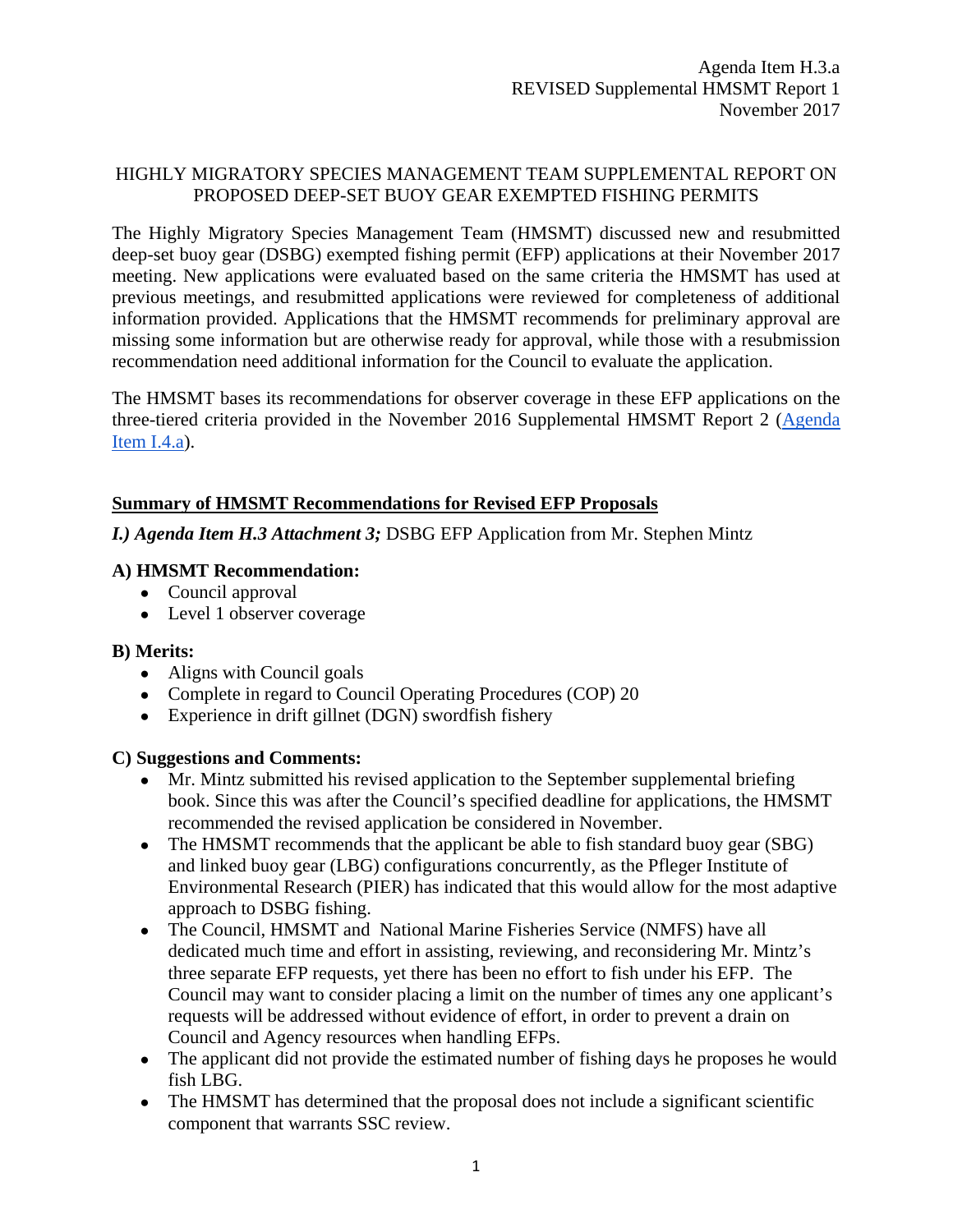# **D) Requested Revisions:**

● None

# *II.) Agenda Item H.3 Attachment 7;* DSBG EFP Application from Mr. John Foster

## **A) HMSMT Recommendation:**

- Council approval
- Level 1 observer coverage for any activity utilizing one set of LBG; Level 2 observer coverage for SBG only sets; 100 percent observer coverage for all activity using two sets of DSBG (SBG and/or LBG)

### **B) Merits:**

- Aligns with Council goals
- Complete in regard to COP 20
- Applicant has DSBG experience
- Experience in harpoon and DGN swordfish fisheries

## **C) Suggestions and Comments:**

- The applicant requests use of two sets (60 hooks) of LBG simultaneously. The HMSMT recommends Council require 100 percent observer coverage for all fishing activity using two sets of LBG.
- The HMSMT recommends that the applicant be able to fish SBG and LBG configurations concurrently, as PIER has indicated that this would allow for the most adaptive approach to DSBG fishing.
- Applicant indicates 40 days of effort in Southern California Bight (SCB) west of current EFP effort and 100 days/year expected effort in Central California.
- The HMSMT has determined that the proposal does not include a significant scientific component that warrants SSC review.

### **Summary of HMSMT Recommendations for New EFP Proposals**

### *I.) Agenda Item H.3 Attachment 4;* DSBG EFP application from Mr. Donald Brockman

### **A) HMSMT Recommendation:**

- Resubmission
- Level 1 observer coverage

### **B) Merits:**

- Aligns with Council goals
- Complete in regard to COP 20
- Applicant does not have DSBG or swordfish experience. EFP will help inform learning curve and success for inexperienced swordfish fishers.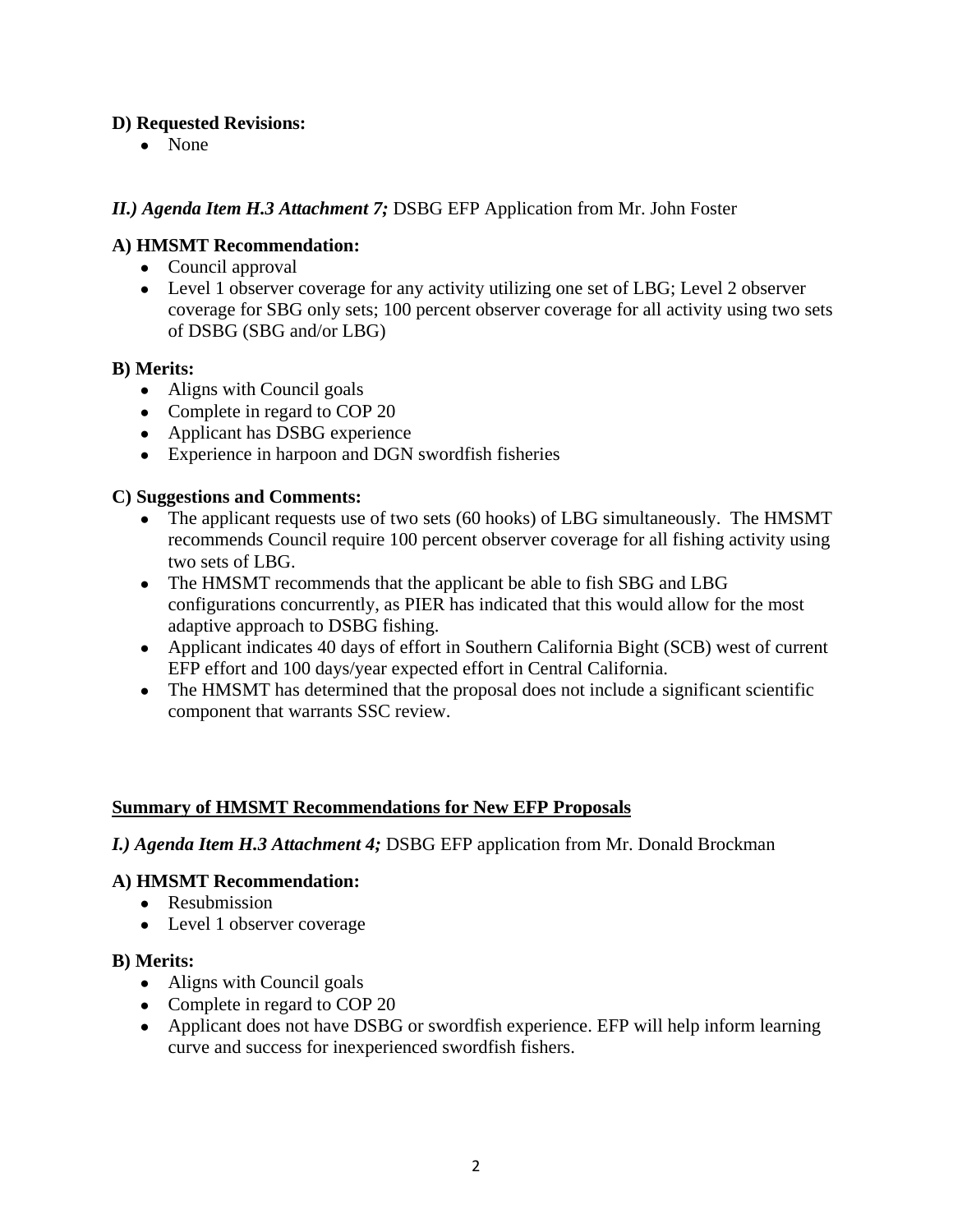## **C) Suggestions and Comments:**

- Applicant indicates approximately 130 days of effort; 30 of which would be in Central California.
- Applicant does not explain how his application will address checked data gap.
- The HMSMT has determined that the proposal does not include a significant scientific component that warrants SSC review.

### **D) Requested Revisions:**

• Provide explanation of how application will address data gaps.

## *II.) Agenda Item H.3 Attachment 5;* DSBG EFP application from Mr. Thomas Carson

## **A) HMSMT Recommendation:**

- Council approval
- Level 1 observer coverage

### **B) Merits:**

- Aligns with Council goals
- Complete in regard to COP 20
- Applicant does not have DSBG experience, but is participating in marketing/sale of DSBG fish. EFP will help inform learning curve and success for inexperienced DSBG fishers.

### **C) Suggestions and Comments:**

- Applicant indicates 180 days/year expected effort in SCB.
- The HMSMT has determined that the proposal does not include a significant scientific component that warrants SSC review.

### **D) Requested Revisions:**

● None

# *III.) Agenda Item H.3 Attachment 6;* DSBG EFP application from Mr. Christopher Ekstrom

# **A) HMSMT Recommendation:**

- Resubmission
- Level 1 observer coverage

### **B) Merits:**

- Aligns with Council goals
- Complete in regard to COP 20
- Applicant does not have DSBG experience. EFP will help inform learning curve and success for inexperienced DSBG fishers.

### **C) Suggestions and Comments:**

- Applicant indicates 100 days/year expected effort in SCB.
- The HMSMT has determined that the proposal does not include a significant scientific component that warrants SSC review.